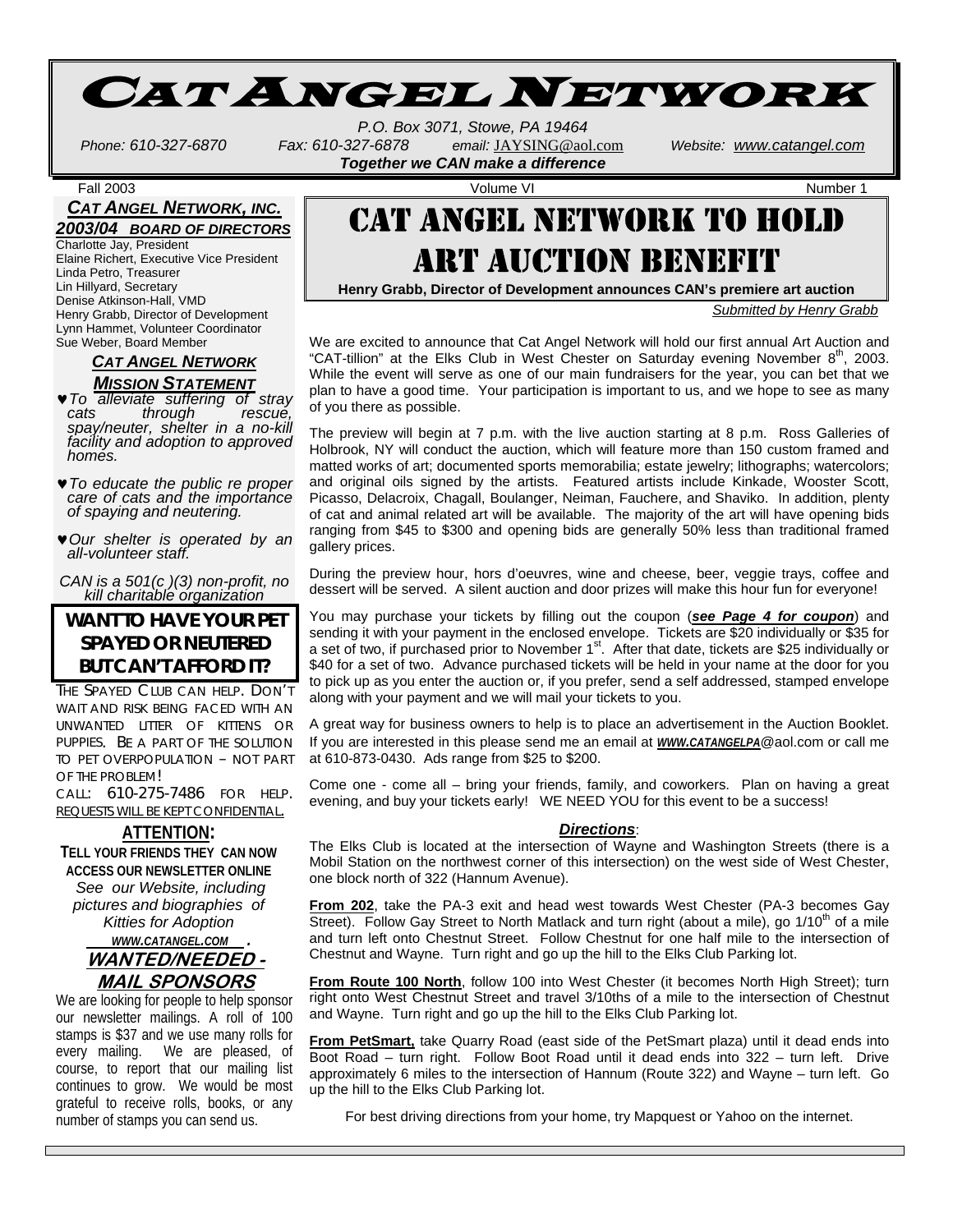### SILLY SALLY – WORLD TRAVELER SO YOU'RE MOVING AND THINK YOUR CAT CAN'T MAKE THE TRIP? Read on . . .

Some folks are afraid to have their cat "travel" to a new home. When I received an email message from a lady who adopted a kitty from us several years ago, I was elated and inspired and asked her permission to share our correspondence. I think you'll be impressed with this exciting update of Silly Sally's interesting experiences. Tabitha's message is such an inspiration, and an unsolicited testimonial about the very real possibility of transporting a cat when moving to a new location.

#### Dear Cat Angels:

I adopted one of your kitties in 1999, her name was Silly Sally (since then shortened to just Silly). It was a rough first few weeks of adjustment. She kept trying to "play" on her terms, of course, which included running up to me and biting me, then running away. I explained to her that wasn't proper behavior for a young lady of one-year-old and she straightened right up! I have had her in my life for 4 years now and I love her so much! She grew into quite a large cat! My vet says that she is just "big boned"! She has traveled with me extensively and we currently reside in Los Angeles, California, where she enjoys meeting celebrities, celebritiesin-the-making, and international travelers! I must say that the adoption process was such a great experience. Thank you so much for rescuing her and for allowing me the opportunity to adopt her into my life.

#### Sincerely, Tabitha

Dear Tabitha: I was SO pleased to get your email how very kind and thoughtful of you to think of us after all this time! We try very hard to find the very best possible homes for our little angels and it sounds like little Silly Sally "hit the jackpot" when she found YOU. I absolutely remember this little cat; she was found as a stray on the street in Pottstown, taken in by a very poor and young mother with a small daughter, and sheltered in her one-room apartment on the third floor (hiding her from the landlord so she wouldn't lose her meager home), until she could find someone to take the kitty. Her little girl called her "Silly Sally" because of her playful antics, and they fed her bread because that's all they had. (I wish I could locate her to let her know what a wonderful deed she did when she saved Silly's life.) We deal with so many sad and depressing situations that stories like Silly's help to convince us we should not be discouraged; your email is the kind of inspiration that inspires us to continue. Thank you so much the update.♥

## FIFTH ANNUAL SPRING CONCERT AT WCU

Just a little heads up regarding our West Chester University Spring Concert. Our Fifth Annual Concert will be held at the same location on Sunday afternoon, March 28, 2004 at 3 p.m. Many of you have expressed interest in a more relaxed, convenient time - SO this is for you!

Watch our website *– www.catangel.com* - for more exciting details as we approach the date. ♥

### **EVERYBODY LOVES RAYMOND**

*. . a true story about the wonderful guardian angels who combined their efforts and resources to save the life of one very sweet kitten*

When I first got the email, I had no idea how to work all of this out in such a short time. This is truly an amazing story of the determination, goodness, charity, dedication and humanity of a few special people to save one precious little life. The following is a chronological sequence of communications excerpts; it goes something like this . . .

Charlotte: This is a long story so I'll cut to the chase. Do you know anyone who would be willing to adopt a totally blind kitten? My friend found him wandering aimlessly in the middle of the highway and took him to the vet and if a home isn't found he will be put down. He needs to be kept inside all the time as he is totally blind. Please let me know. Gail

Gail: We will have to do a search. Can someone foster him while we do? Also we would need some info about him to put up a quick story on the website. Let me know. Charlotte

Charlotte: The vet said that two families were interested, but yesterday one fell through and if the other does they will put him down. They are NOT willing to hold him until we can find him a home. He's very sweet – purrs constantly when held. He was in terrible shape from exposure – perhaps he was a farm cat, maybe lost and injured. The vet is running tests for FIV, etc. I'm just sick over this. Gail

#### *(Meanwhile, we received this email from a website response)*

Hi, I'm interested in Captain, the visually impaired kitty on your website. I have a cat who is also almost blind which I adopted from a shelter. I have 3 blind dogs and a deaf dog. My heart goes out to the special needs animals. Please email me with any additional information about Captain. I live almost 2 hours from you and hope that isn't a problem. I live alone, no children – my pets are my children. Thanks, Marcia

Marcia: I was so impressed by your email and your sincere love of these poor, helpless furry angels. Call it God's hand in the matter, but at the same time I got your email, I also got one from a friend of ours which I'm inserting for you to read. Please let me know what you think - this is a very desperate situation and time is running out for this dear baby. If you believe in fate, that may have an influence on your response. God bless you, Marcia. I'll await your response. Charlotte

Hi, Everyone: I just learned that he has to have both eyes removed due to the infection/pressure behind them. He's been on his own for quite a while but his senses are excellent; he begins purring if anyone goes near his cage. He uses his litter pan and has a good appetite. He was very matted and dirty but they are cleaning him up and getting the mites out of his ears. Oh, Charlotte, he is so sweet, purrs and purrs. You can tell that he has captured the hearts of everyone working at the vet's. In fact, that was one of the "complaints" the vet mentioned yesterday - "the staff is beginning to bond with this kitten and we cannot keep him." So . . . Thanks for your help. Gail.

Charlotte, bad news. The other home fell through, basically because he would require so much attention due to his disabilities. They will not hold him any longer than tomorrow so time is of the essence. I feel such stress and anxiety over this. I hope there is a loving home for him - somewhere. Thanks for your help. Gail

Charlotte: I'm getting scared that there will not be a home for Raymond (so named because everyone loves Raymond according to the TV show). I'm so worried - I don't know how I've gotten so emotionally involved in this but I have and I'm so hoping for the best for him. Just wanted you to know that I'm anxious for the "big" phone call saying he has a new home. Gail.

#### **(. . .a***fter "connecting" Gail and Marcia via emails and phone calls . . .)*

Marcia: Since I didn't hear from Raymond's vet before I left work I drove to their office. They said the vet wasn't sure if Raymond would be strong enough to withstand two operations (eyes and neutering) at the same time. UPDATE: According to the technician, they will operate on Raymond's eyes and have him ready for me on Friday at noon. My plan is to take him to our beach house with me to recuperate for several days. It should be a good time for me to watch over him as he recovers. I'll be back on Wednesday, and, if you're agreeable, will deliver Raymond to you that evening, August 6th. If you have any reservations about this, please tell me. One way or the other, I have been assured by Cat Angel Network that we will find Raymond a home. It sounds like you will be the perfect person but only you can decide. I will keep you posted – often – on Raymond if you decide to adopt him. I look forward to hearing from you. Gail

Hi, Everyone: This morning Raymond had his eyes removed - they were in horrible shape probably from a terrible infection which was never treated. The surgery went very well; he was also neutered and is doing well; I'll call again tomorrow. This is all wonderful news and I am sure everything will be fine. Marcia says Raymond is doing great and she is crazy about him He was the sweetest cat I have ever known - And, oh, how he purrs. Gail

Charlotte: Raymond is doing just great! He's putting on weight - and playing – and never stops purring. He sleeps with me every night. Thanks so much. Marcia

Gail, thanks for the update and pictures. I'm so glad this all turned out so well; so many don't, you know. He is just precious and I understand why you were so anxious to help him and why Marcia loves him so. I often look at a little guy like this and think what his fate might have been without a guardian angel. You, your friend who found him, and Marcia are all truly a guardian angels and I'm sure that little Raymond is most grateful for the extensive efforts you made on his behalf - and so am I. Charlotte

Everyone: Raymond is adjusting well in his new home. Thanks to all for your efforts in making it happen. Marcia seems perfect; she has only handicapped animals. So this story has a happy ending. As I said, Cat Angel Network deserves so much credit for this happy ending. They connected Marcia and me and I am forever grateful to them.

Should you wish to make a donation to them – perhaps in Raymond's honor - their address is: Cat Angel Network, P.O. Box 3071, Stowe, PA 19464 – and mention Raymond's name. Once again, thanks to everyone who was involved in this wonderful success story – we're all so pleased that everybody DOES love this Raymond. Forever grateful, Gail and Raymond

#### **YES – TOGETHER WE CAN MAKE A DIFFERENCE! (***Just ask Raymond . . .)♥♥*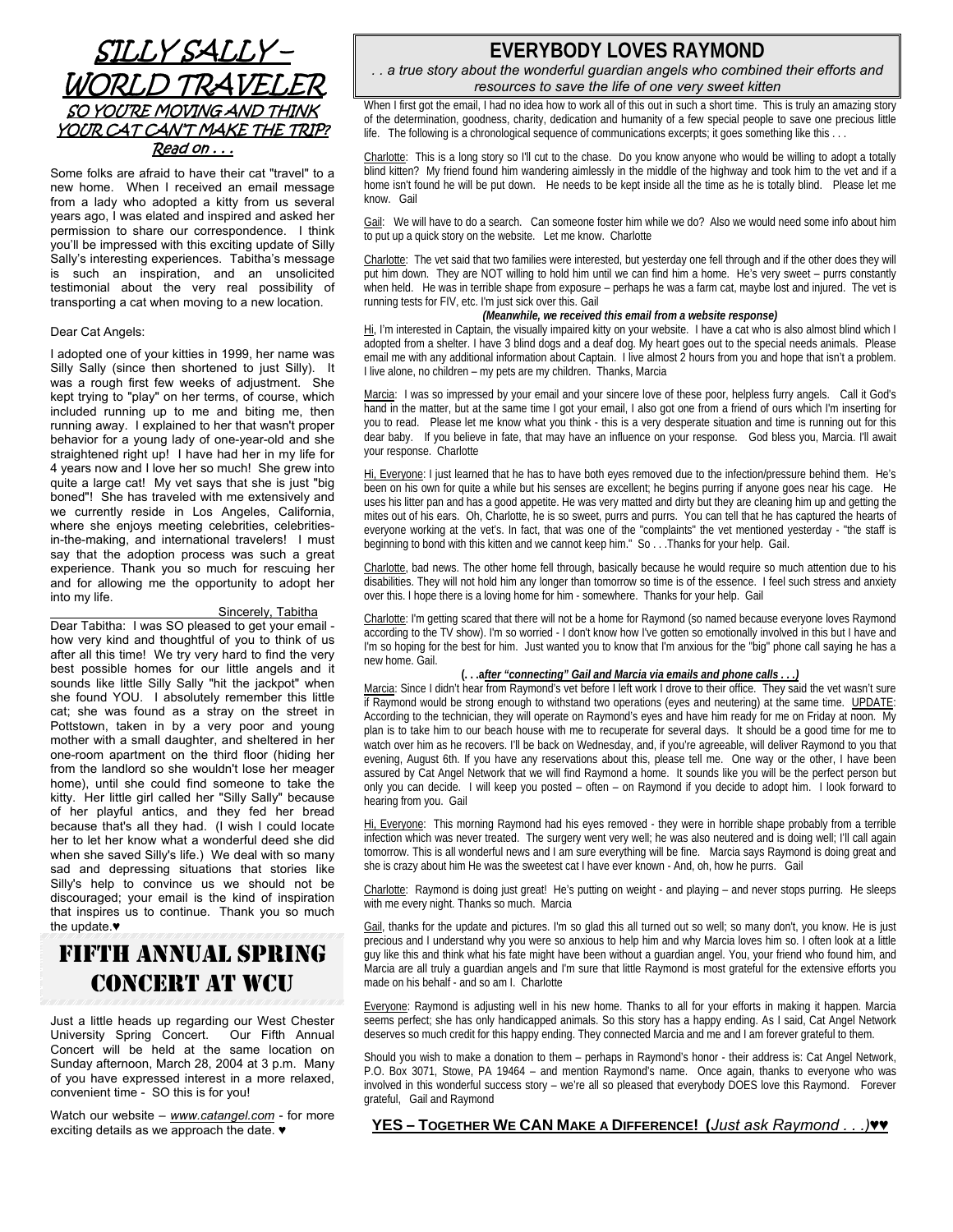#### *LETTERS, WE GET LETTERS . . .*  **MAIL FROM ADOPTIVE PARENTS**

*Note: One of our rewards for the work we do is hearing from you, the adoptive parents of our little angels. Please send us updates and pictures.* 

**PARKER, SEBASTIAN, FRAUG, & MYLO**

Dear Charlotte: Sorry that it has been so long since I sent you an update on my 4 precious babies: Parker, Sebastian, Mylo and Fraug. I know that so many cats pass through the shelter that it must be hard to remember all of them. I adopted my 4 fuzzy babies back in November. It is impossible to describe the amount of joy, laughter and happiness they have brought to my life during these past 9 months. I live with my mother, so the joy is multiplied. In fact, she was unemployed for about two months during the late Spring and she thoroughly enjoyed the extra time spent with them. I came home each day to a full report about mischief and play time that was enjoyed during the day. I think what amazes me the most about these 4 cats is how much they love one another, and yet none of them are from the same litter. Of course they rough and tumble, but they never hiss at one another. They spend hours grooming one another with great determination and affection. Every other Sunday is "nail trimming day" - while they no longer protest this necessary evil, they still all gather around me while I trim their siblings' nails to make sure they can step in and protect one another if need be! Brushing is a daily activity - Frauggie and Parker view brushing as a real treat. They try to dominate brushing time, but everyone gets their fair share. Sebastian and Mylo seem to think the malty hairball treatment they get twice weekly is "a wonder drug". They know exactly where I keep that tube of hairball treatment and come running as soon as they see me heading in the direction of that cabinet. Sebastian jumps off the ground as if he were a Mexican jumping bean. They think it is fabulous! Even though they bonded with my mother, they still all sleep with me at night. Luckily I have a giant king-size bed, so there is room for all. Do you think they would spread out and enjoy the extra space? Of course not, they all nestle in close to me. During the winter the added heat was greatly appreciated; during this hot summer, it has been a little harder but I could never push them away. Sometimes I wake up in the middle of the night and just listen to their "heavy peaceful breathing" - and a little snoring here and there. I know that they feel incredibly safe and loved. During these past 9 months I have taken two vacations. During the time I was gone, I hired a professional pet sitter to take care of them. She did a wonderful job. She even left me little notes about funny things they did each day. Her notes always end with "if human beings were treated even half as well as your cats, the world would be a better place." I am sure that is true. I just know that I feel incredibly blessed to have all four of them in my life. Not once have I regretted taking the 4 of them. Sure, it is a little extra work cleaning those litter boxes daily, but they are worth that extra work. And they continue to use the scratching posts. They have never once damaged furniture in the house. This could be because they have millions of toys to play with to keep them busy, but I suspect it was the excellent training they received while living in the shelter. I am truly the lucky one - not them! I will send pictures soon. With great love and admiration for the work that you do.

## VOLUNTEERS' VENUE

*Submitted by Michele Christman* 

Hi: Here's an update on our "Charcoal", the cat who was left when my mother-in-law passed away last year. If you remember she was an outside cat and never was really in a house for the first 8 years of her life. Well, you should see her now! She thinks she's a queen! She just loves to stretch out on the bed and sleep the day away. She enjoys sitting on my lap and at night - she adores cuddling up. She truly appreciates the opportunity to share the luxuries of living inside like a sweet kitty should. I'm sure she often remembers being outside and seems so relieved to be living the good life inside. In short, **she is proof that an outside cat can easily and gratefully become an inside cat and reap the benefits of safety, cleanliness and a much longer life** 

**- - - - - - - - - - - - - - - - - - - - - - - - - - - - - - - - - - - - - - - - - - - - - - - - - - - - - -**  *Submitted by Sue Weber* 

Hi: I just wanted to write you a short note to let you know how much I admire what CAN is doing for all those furry little angels. My exposure as a volunteer was limited to seeing and working with the kitties at Petsmart, but I was never fully aware of what went into actually getting them to that point. Last evening I spent some time at the shelter and it was a real eye-opener for me! I was never involved in the agony and worry of rescuing from the jaws of death and suffering - nor had I experienced the extent of the weekly Monday evening vetting. I had no idea how much behind-the-scenes work, frustration and heartaches are involved. If there is any way that I can do more to help lighten the load, please let me know. I so admire what you are doing and have a whole new appreciation for the extent of work and love that goes into saving these precious lives.

**- - - - - - - - - - - - - - - - - - - - - - - - - - - - - - - - - - - - - - - - - - - - - - - - - - - - - -** 

*Submitted by Tanya Bruce* 

Well, guess what? CAN helped save another precious life. Yup, Elaine agreed to take Rusty, the FIV+ cat who was scheduled to be euthanized so he has been given another chance at life. I can't tell you how happy I am to be able to go and pick him up, look into his eyes and tell him, "Don't worry Rusty, everything's fine now and you'll have your whole life to live." I'm so sorry for all those frantic phone messages I left on your answering machine. I was so upset about the whole situation I just didn't know what to do. I couldn't bear to have Rusty's life end like that. I felt so bad for him. He was so frightened in the cage at the vet's. He was crouching in the corner of the cage, shaking and dribbling from the mouth because he was so terrified. The release form authorizing his euthanasia was hanging from his cage door and I wondered if he knew what was going on.

Charlotte, I can't tell you how proud I am to be a part of CAN. Rusty's life would've ended Tuesday night had it not been for CAN, its connections, capabilities, and the hard work and love of all of our compassionate volunteers. P.S. Oh, by the way our little Blackie Boy is doing great! He is such a sweet cat! Such a talker and guess what? He turned out to be a lap cat! He sits on my lap and purrs and doesn't mind being held. I released him from my garage earlier this week so now he's living at my house and seems very happy. Thanks again for your help with rescuing him.♥

### **- - - - - - - - - - - - - - - - - - - - - - - - - - - - - - - - - - - - - - - - - - - - - - - - - HOW GENEROSITY CAN BENEFIT YOUR BOTTOM LINE**

**Reduced Income Taxes**: The tax benefit most often associated with gifting is the income tax deduction for charitable contributions. An individual who gives to a qualified organization can generally receive a reduction in federal taxable income based on his or her marginal tax rate if deductions are itemized. Thus, someone in the 28% tax bracket who makes a \$1,000 charitable contribution can save \$280 in federal taxes. This effectively reduces the cost of donating \$1,000 to \$720.

Sharon♥